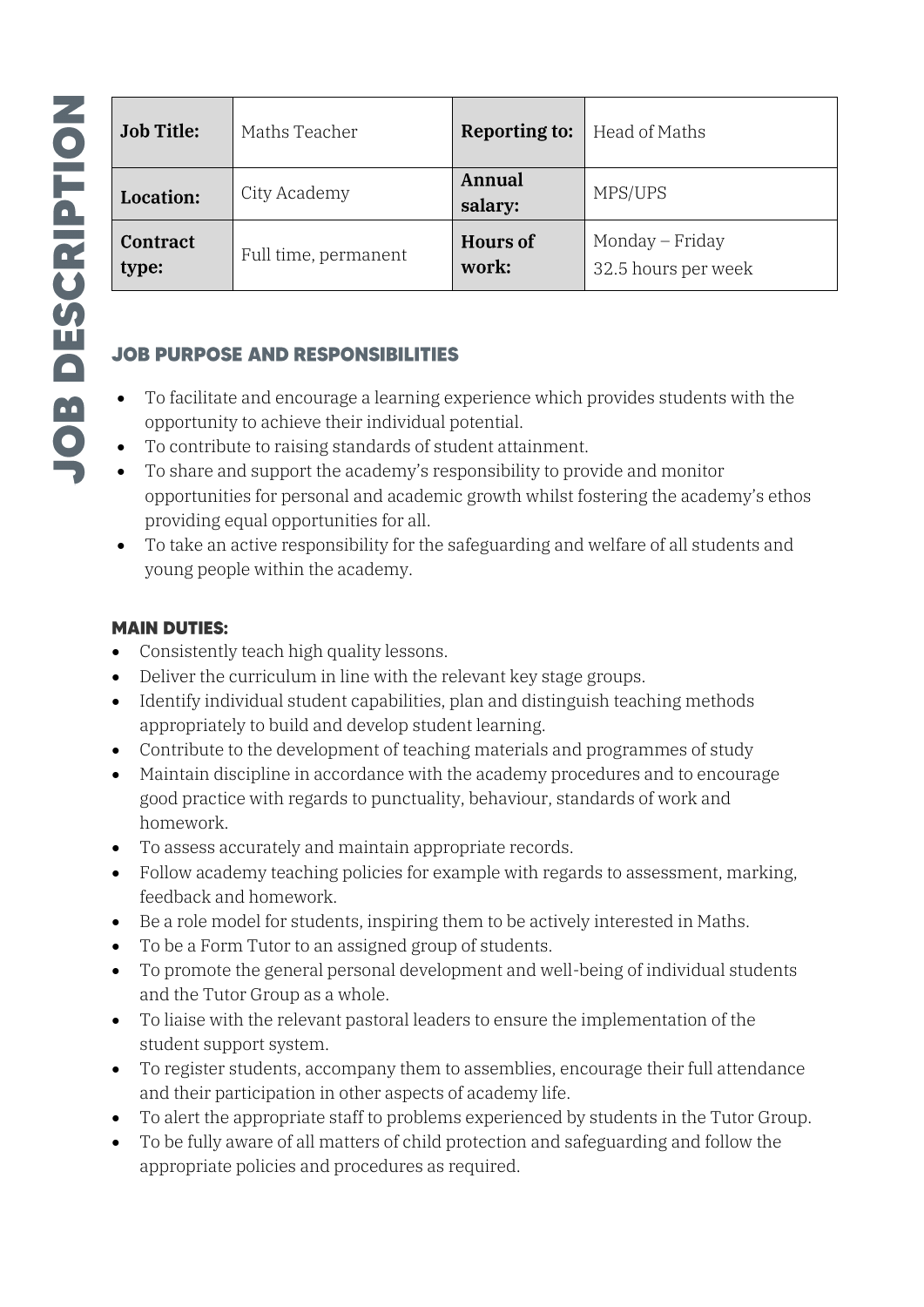- Be up to date with the latest developments in teaching practice and methodology, in particular in the curriculum area of Maths
- Be aware of departmental and academy health and safety measures, including relevant risk assessments.
- To set cover work during any leave of absence.
- To take part in Open Evenings and Parents' Evenings and any other similar event to support students and their families.
- To attend meetings and professional development activities as required.
- Carry out duties in line with published rota's
- To play a full part in the life of the academy community, to support its distinctive mission and ethos and to encourage staff and students to follow this example.

### **SPECIAL CONDITIONS OF EMPLOYMENT**

### **REHABILITATION OF OFFENDERS ACT 1974**

This job is exempt from the provisions of the Rehabilitation of Offenders Act 1974. Appointment to this job is subject to an enhanced DBS disclosure being obtained, and any relevant convictions cautions, and reprimands being considered. Any arrests, convictions cautions or reprimands of relevance, obtained by the jobholder after enhanced DBS clearance has been acquired, must be disclosed to the Headteacher by the jobholder. Failure by the jobholder to do so, or the obtaining by the jobholder of a relevant conviction caution or reprimand, may be managed in accordance with CORE Education Trust Disciplinary Procedure.

### **HEALTH AND SAFETY**

The jobholder is required to exercise their duty of care by taking responsibility for their own health and safety, and the health and safety of other people who may be affected by their acts or omissions (failure to act). Full guidance regarding health and safety is set out in CORE Education Trust Health and Safety Policy, and in any risk assessments relevant to the jobholder's role or circumstances. Both can be accessed via the jobholder's line manager and must be observed.

### **EQUALITY AND DIVERSITY**

CORE Education Trust is committed to equality and values diversity. As such, it is committed to fulfilling its Equality Duty obligations and expects all staff and volunteers to share this commitment. This Duty requires the Trust to have due regard to the need to eliminate unlawful discrimination, harassment and victimisation, advance equality of opportunity and foster good relations between people who share characteristics, such as age gender, race and faith, and people who do not share them. Staff and volunteers are

# DELIVERING A CORE EDUCATION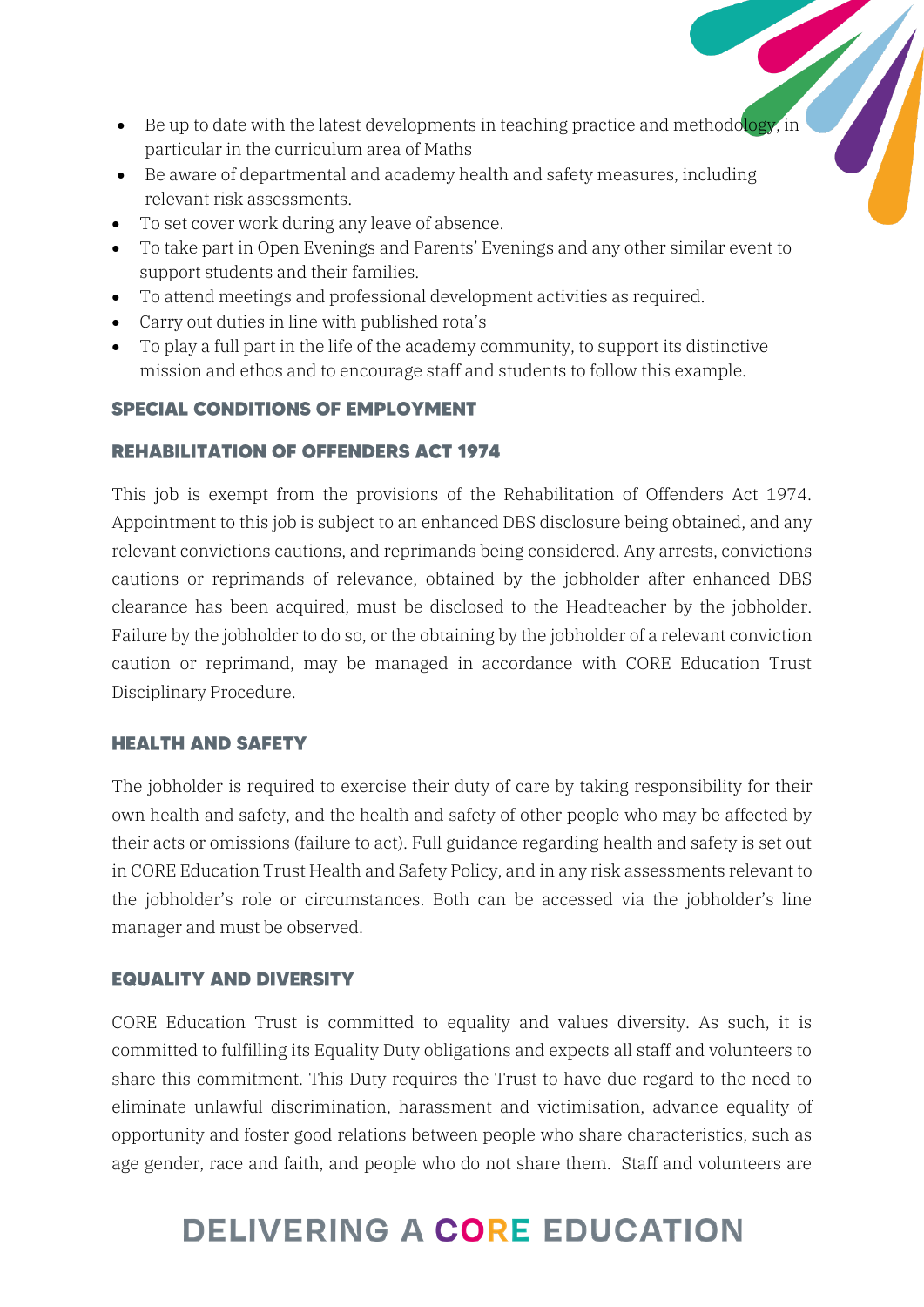required to treat all people they encounter with dignity and respect and are entitled to expect this in return.

### **TRAINING AND DEVELOPMENT**

The Academy has a shared responsibility with the jobholder for identifying and satisfying training and development needs. The jobholder is expected to actively contribute to their own continuous professional development and to attend and participate in any training or development activities required to assist them in undertaking their role and meeting their safeguarding and general obligations.

### **MOBILITY:**

The jobholder may be required to transfer to any job appropriate to their grade at such a place as in the service of the Trust they may be required, in accordance with legitimate operational requirements and / or facilitating the avoidance of staffing reductions.

This job description may be subject to review and / or amendment at any time to reflect the requirements of the job. Amendments will be made in consultation with any existing jobholder and will be commensurate with the grade for the job. The jobholder is expected to comply with any reasonable management requests.

CORE Education Trust is committed to safeguarding and promoting the welfare of children and young people and expects all staff to share this commitment. An enhanced DBS (Disclosure and Barring Services) Check is required for all successful applicants.

| <b>Job Description Reviewed on:</b> | September 2020          |  |
|-------------------------------------|-------------------------|--|
| <b>Job Description Reviewed by:</b> | School Business Manager |  |

## **DELIVERING A CORE EDUCATION**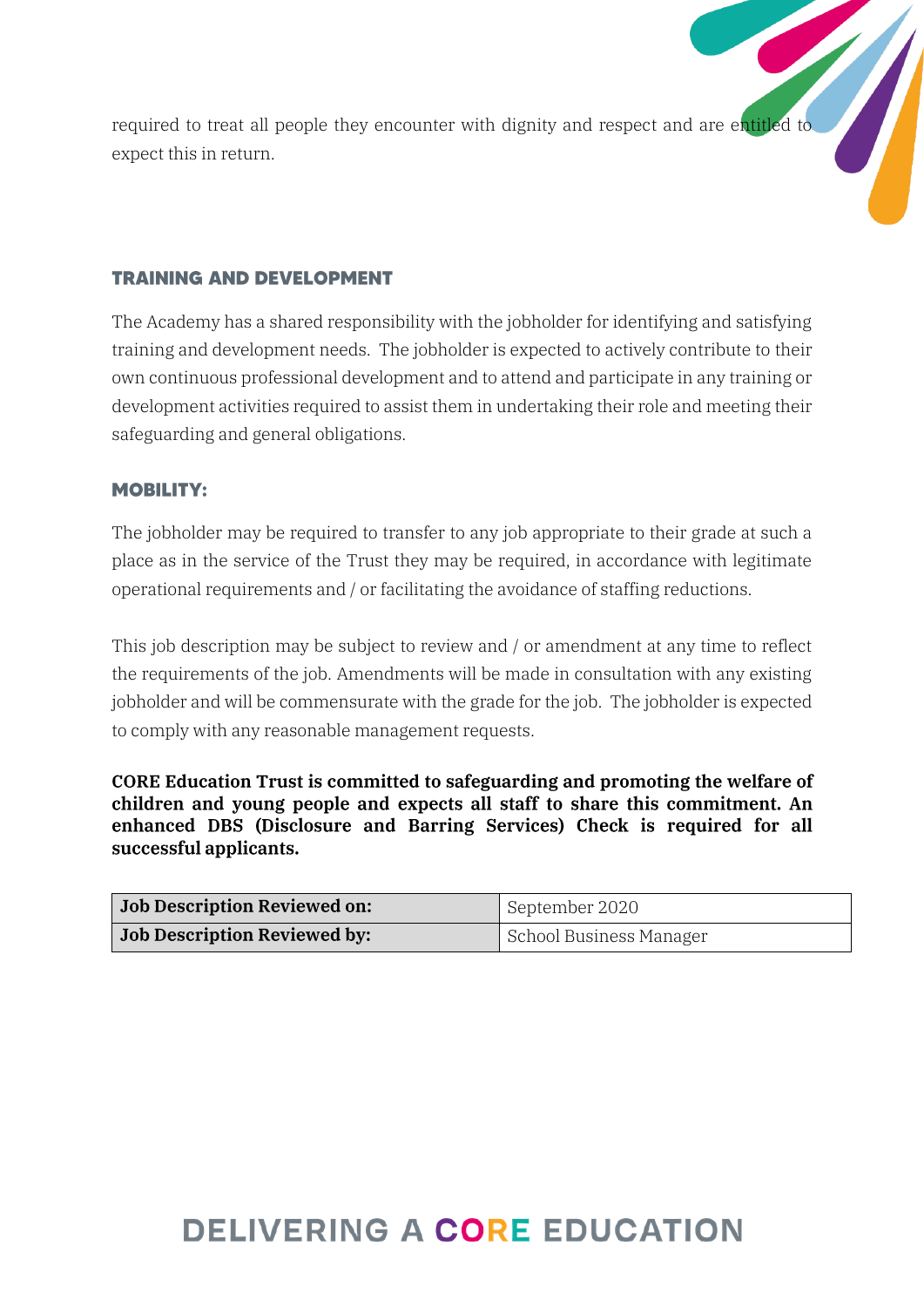| <b>Job Title:</b> | Maths Teacher | <b>Reporting to:</b> | Head of Maths |  |
|-------------------|---------------|----------------------|---------------|--|
| Salary:           | MPS/UPS       | Location:            | City Academy  |  |

CORE Education Trust is committed to safeguarding and promoting the welfare of children and young people and requires all staff and volunteers to share this commitment. All posts will be subject to a DBS clearance at Enhanced level.

The Person Specification outlines the main attributes needed to adequately perform the post specified. It is intended to give prospective candidates a better understanding of the post requirements. It will be used as part of the recruitment process in identifying and shortlisting candidates.

All posts will be subject to a DBS clearance at Enhanced level.

|                                                                                                                   | <b>Essential</b> | <b>Desirable</b> |
|-------------------------------------------------------------------------------------------------------------------|------------------|------------------|
| <b>Education, Training and Qualifications</b>                                                                     |                  |                  |
| Qualified teacher (PGCE)                                                                                          | X                |                  |
| Degree in Maths or relevant equivalent<br>$\bullet$                                                               | X                |                  |
| Relevant additional higher level qualifications<br>$\bullet$                                                      |                  | X                |
| <b>Experience, Knowledge, Skills &amp; Competencies</b>                                                           |                  |                  |
| Teaching experience (can include placements if an NQT)<br>$\bullet$                                               | X                |                  |
| An understanding of the key stage 3 and 4 Maths<br>$\bullet$                                                      | X                |                  |
| curriculum                                                                                                        | X                |                  |
| A knowledge of the requirements for success at GCSE or<br>$\bullet$<br>similar level 2 qualifications.            |                  |                  |
| A knowledge of all aspects of the responsibilities of a<br>$\bullet$                                              |                  | X                |
| member of staff in an education setting, including                                                                |                  |                  |
| safeguarding and child protection                                                                                 |                  |                  |
| <b>Personal Attributes</b>                                                                                        |                  |                  |
| Ability to organise and prioritise effectively<br>$\bullet$                                                       | X                |                  |
| Ability to demonstrate initiative<br>$\bullet$                                                                    | $\mathbf X$      |                  |
| Excellent communication and interpersonal skills<br>$\bullet$<br>with the ability to motivate inspire, and engage | X                |                  |
| A team player who is willing to take the lead when<br>$\bullet$<br>required                                       | X                |                  |
| Resilience, the ability to work under pressure and be<br>$\bullet$                                                | X                |                  |
| able to meet deadlines<br>A commitment to CORE Education Trust vision,<br>$\bullet$                               | X                |                  |
| values, aims and the objectives of its academies<br>programme                                                     |                  |                  |
|                                                                                                                   |                  |                  |

# **DELIVERING A CORE EDUCATION**